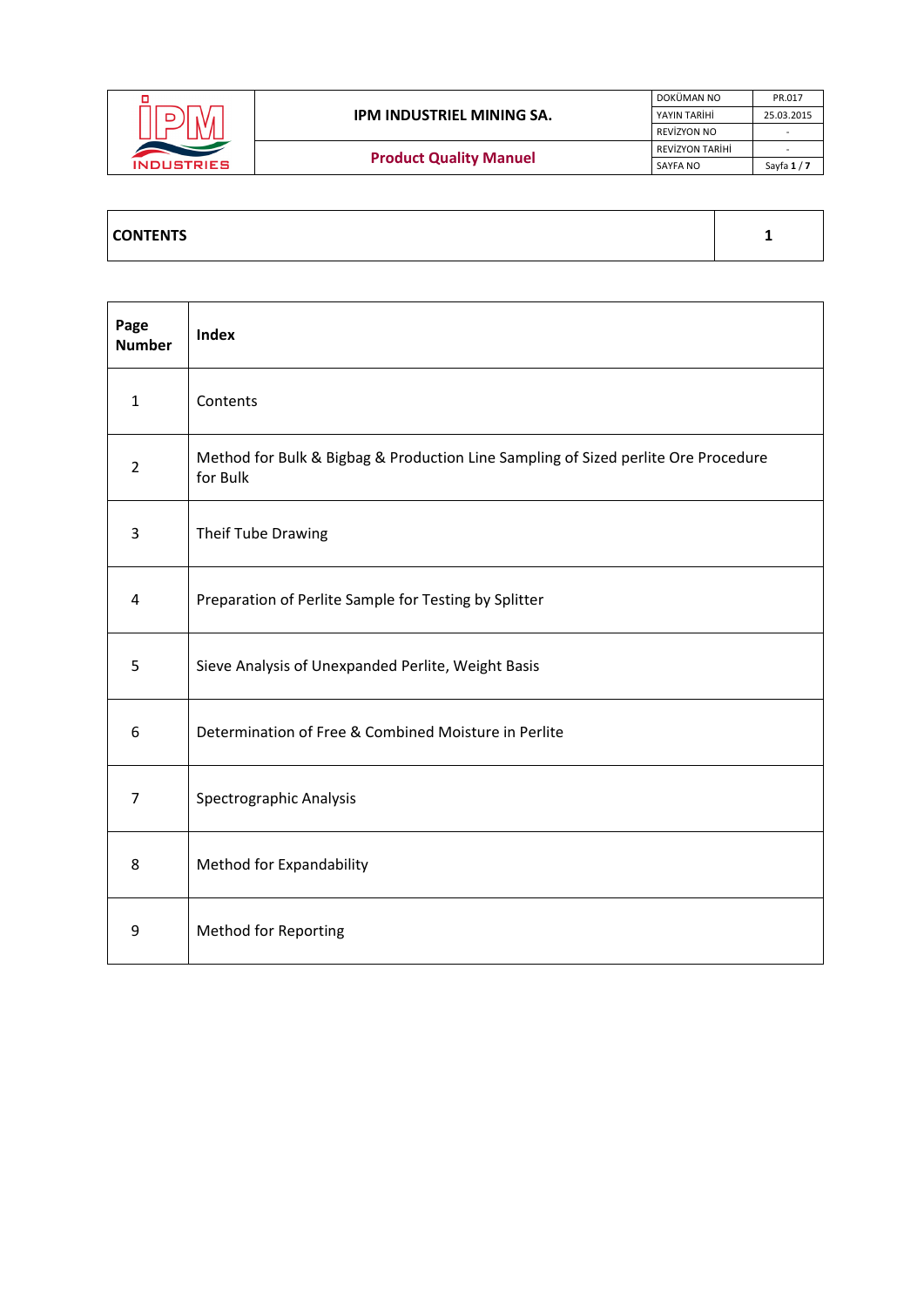

# **METHOD FOR BULK & BIGBAG & PRODUCTION LINE SAMPLING OF SIZED PERLITE ORE 2**

## **SCOPE**

This method describes a sampling procedure for bulk of perlite ore.

## **SIGNIFICANCE OF TEST**

Since the unexpanded perlite product gradation is mostly dependent on the sized ore particle size distribution, it is important to obtain as representative sample as possible from which an average particle size distribution of the ore shipment may be determined.

## **APPARATUS**

- (a) Thief Tube.
- (b) Scoop.
- (c) Sample splitter.

## **PROCEDURE FOR BIGBAGS/BAGS**

- (a) For every 150mt bagged material, at least five (5) bags shall be taken at randomly and combined to produce a composite sample.
- (b) Representative portions from each bag selected shall be secured by means of a suitable sampling thief tube. The sampling tube shall be inserted the full distance between diagonally opposite corners of the bag with the bag lying in a horizontal position. The portions so obtained shall be combined to produce a composite sample having a weight of at least 1,5 kg.
- (c) Split the composite to the desired amount for analysis. (Usually 100‐200 gr).
- (d) Representative sample should be kept for 6 months.

#### **PROCEDURE FOR PRODUCTION LINE/BULK**

- (a) For every 150mt produced material, randomly 1 samples are taken from production belt conveyor either from automatic sampling machine or with a scoop from outlet of belt conveyor.
- (b) Sample for 150mt material should be sampled having a weight of at least 1,5 kg.
- (c) Split the composite to the desired amount for analysis. (Usually 100‐200 gr).
- (d) Representative sample should be kept for 6 months.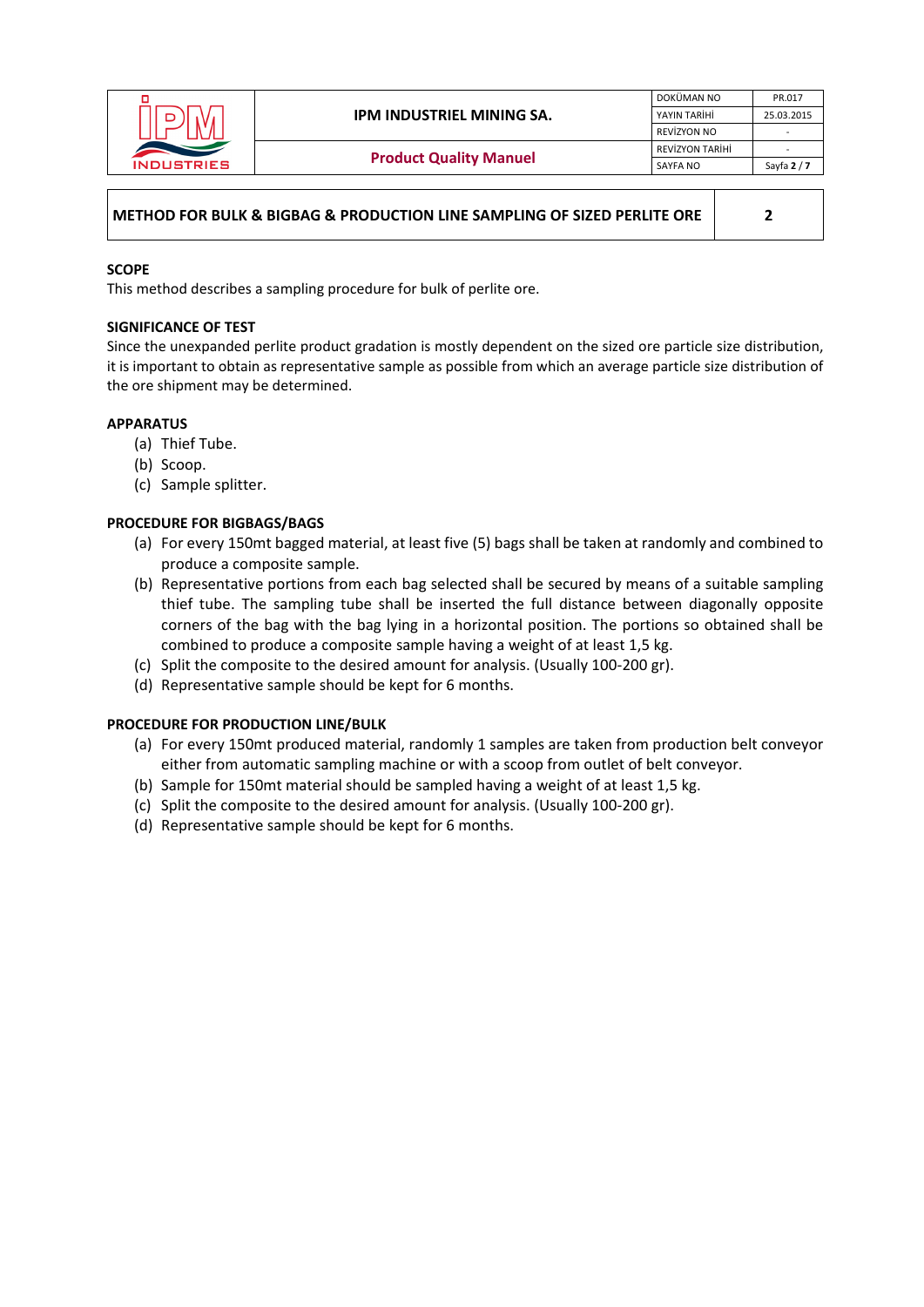



Fig. 15. Compartmented bag probe. (From U.S. Department of Agriculture GR Instruction 916-6, Exhibit F.)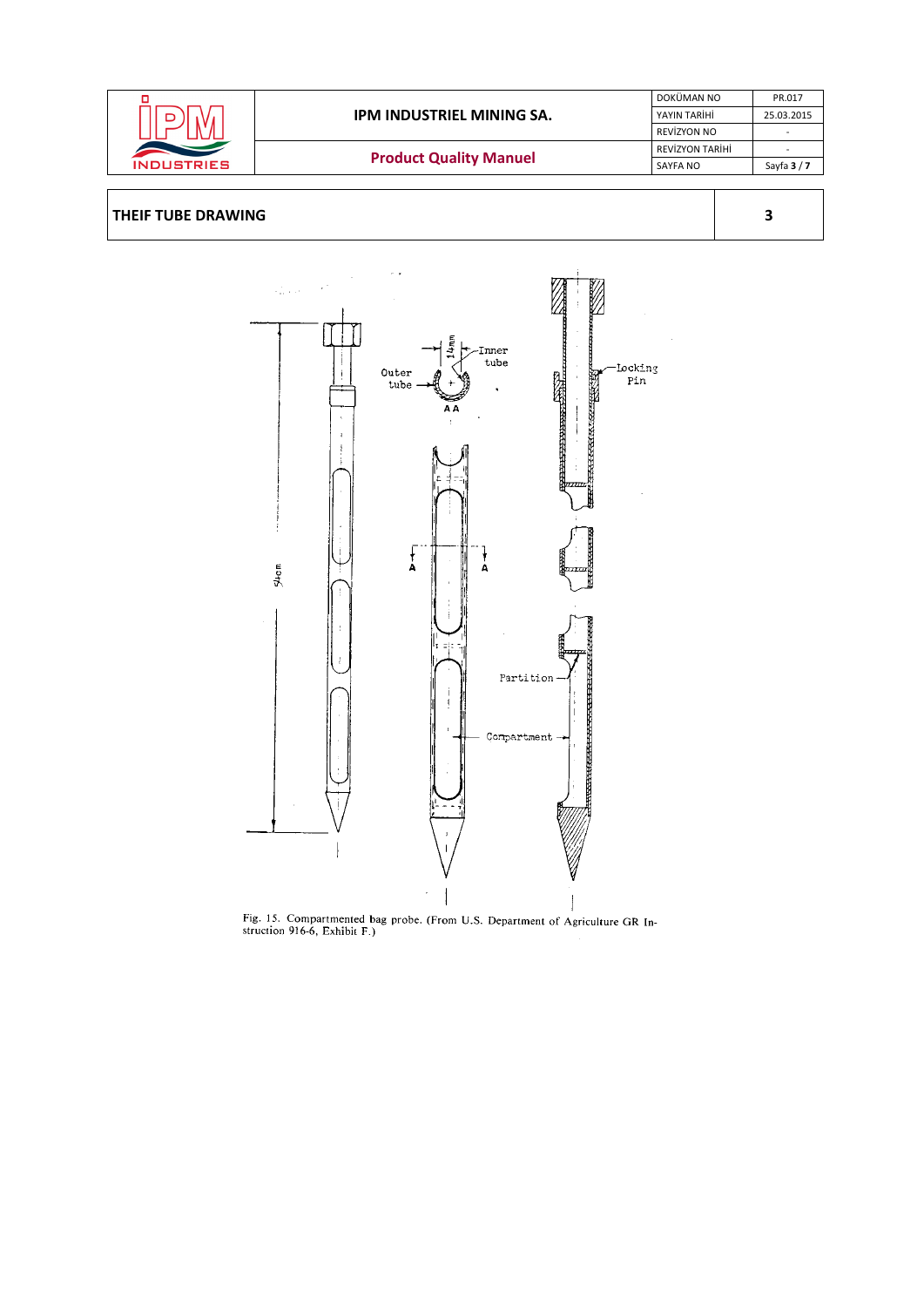|                   |                               | DOKÜMAN NO      | PR.017      |
|-------------------|-------------------------------|-----------------|-------------|
|                   | IPM INDUSTRIEL MINING SA.     | YAYIN TARİHİ    | 25.03.2015  |
|                   |                               | REVÍZYON NO     |             |
|                   |                               | REVİZYON TARİHİ |             |
| <b>INDUSTRIES</b> | <b>Product Quality Manuel</b> | SAYFA NO        | Sayfa $4/7$ |
|                   |                               |                 |             |

## **PREPARATION OF PERLITE SAMPLE FOR TESTING BY SPLITTER 4**

## **SCOPE**

This procedure is applicable to a sample of unexpanded perlite, which has been obtained, from bulk, bags or production stream, etc. The object is to reduce the sample to a size convenient for testing and yet representative of the original quantity.

## **APPARATUS**

Sample reducer or splitter

## **PROCEDURE**

Pass the sample through the device and reject one of the two resulting quantities. Repeat this operation until a sample of the approximate required size is obtained.

| <b>SIEVE ANALYSIS OF UNEXPANDED PERLITE. WEIGHT BASIS</b> |  |
|-----------------------------------------------------------|--|
|-----------------------------------------------------------|--|

## **SCOPE**

This method covers the determination of the particle size distribution of unexpanded perlite on a weight basis.

#### **APPARATUS**

- (a) Balance. The balance or scale shall be sensitive to within 0.1 g.
- (b) Sieves shall be standard 8 in. (203.2 mm) diameter by 2 in. (50.8 mm) high or standard metric equivalent conforming to ASTM E‐11.
- (c) Retsch vibratory sieve shaker AS 200 or equivalent.

# **PROCEDURE**

- (a) Prepare a 100 ‐200 gr sample of dry perlite. Weight the sample.
- (b) The sample shall be separated into a series of sizes, using such sieves as are necessary. The sieving operation shall be conducted by means of a Retsch AS 200 vibratory sieve shaker or equivalent.
- (c) Sieving time shall be 5 min.
- (d) The weight of each sieve fraction shall be determined on the balance or scale.
- (e) The results of the sieve analysis shall be calculated as follows:

Percentages retained between consecutive sieves, depending upon the form of the specifications for the use of the material under test. Percentages shall be reported to the nearest whole number and shall be calculated on the basis of the weight of the test sample.

| <b>Microns</b> | Weight gr. | Percentage % |
|----------------|------------|--------------|
| $+300$         | 7,7        | 7,5          |
| 300-200        | 34,1       | 33,2         |
| 200-150        | 22         | 21,42        |
| 150-74         | 29,3       | 28,53        |
| $-74$          | 9,6        | 9,35         |
| <b>TOTAL</b>   | 102,7      | 100          |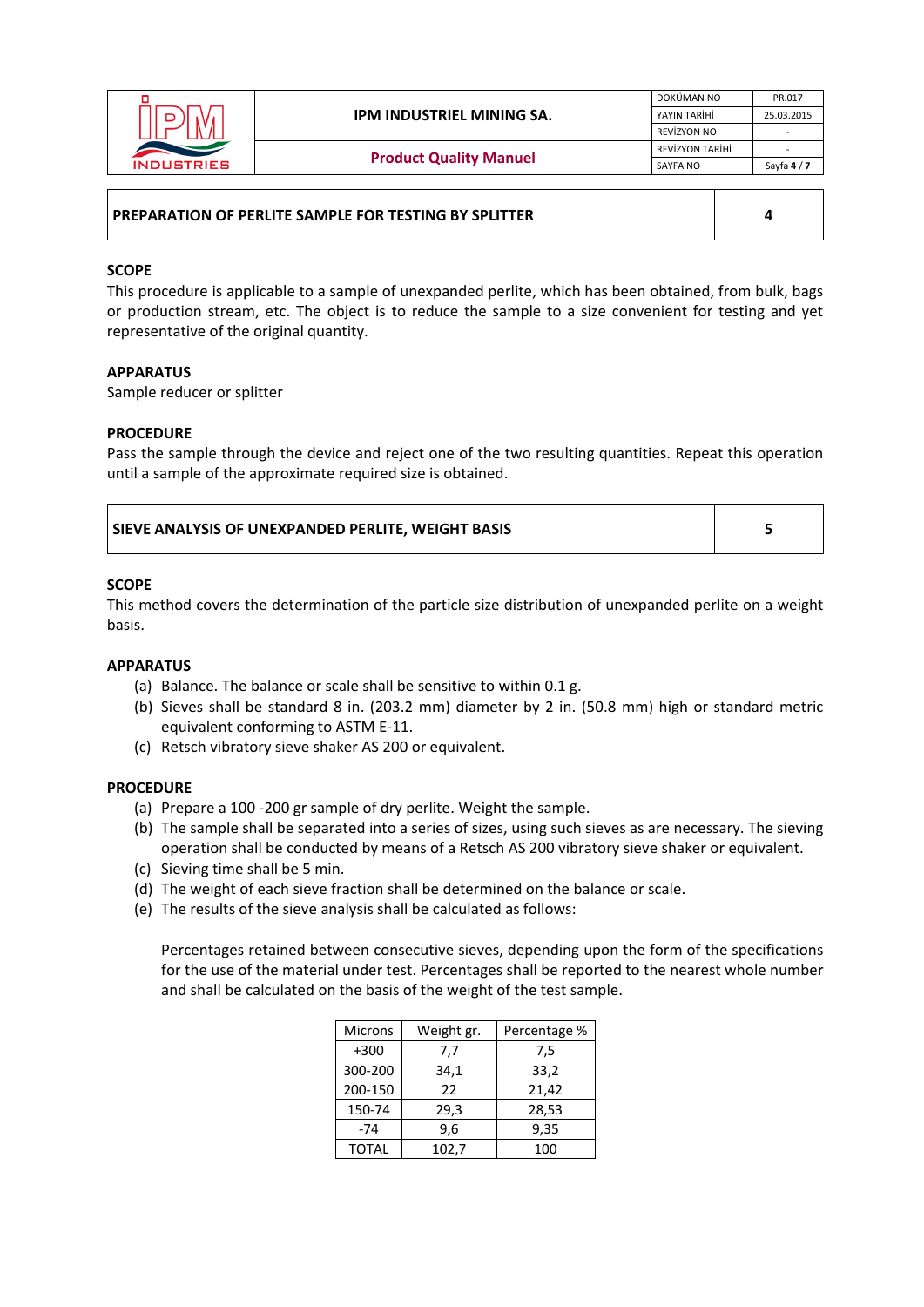

| DETERMINATION OF FREE AND COMBINED MOISTURE IN PERLITE |  |
|--------------------------------------------------------|--|
|                                                        |  |

## **SCOPE**

This method is for the determination of both the free and combined moisture in unexpanded perlite.

#### **APPARATUS**

- (a) Electric drying oven.
- (b) Aluminium moisture pans.
- (c) Analytical balance.
- (d) Electric muffle furnace, range ambient‐1000°C.
- (e) Combustion crucible.
- (f) Dessicator

## **PROCEDURE**

## **A. % Free Moisture**

- (a) Carefully weigh a predried aluminum moisture pan to +/‐0.001 g. Add approximately 25 g of perlite to the moisture pan. Record weights.
- (b) Place in an electric oven at 105-110° C and dry to constant weight. Overnight is normally sufficient.
- (c) Cool in a dessicator and weigh. % Free Moisture = (Original sample weight – Oven dried sample weight)/Original sample weight\*100

# **B. % Total Moisture**

- (a) Weigh a pre‐ignited combustion crucible to +/‐0.001 g. Add perlite to crucible; 1/3 full for ore, 2/3 full for expanded products. Record weights.
- (b) Place crucible in a cold muffle furnace\*. Turn furnace on and set temperature control for 950°C. Sample should remain in the furnace for 4 hours at 950°C, or until constant weight is reached.
- (c) Remove from muffle. Cool in a dessicator and weigh. % Total Moisture = (Original sample weight – Ignited Sample weight)/ Original sample weight\*100

# **C. % Combined Moisture**

(a) Subtract the free moisture from the total moisture to obtain the combined moisture, as follows: % Combined moisture = % Total moisture ‐% Free moisture.

\*For most ores and all expanded products, the crucible (with cover) may be placed directly in the furnace at 950°C. For ease of operation it is suggested that the crucible cover be used only in the furnace‐to prevent too‐rapid heat up of ore particles.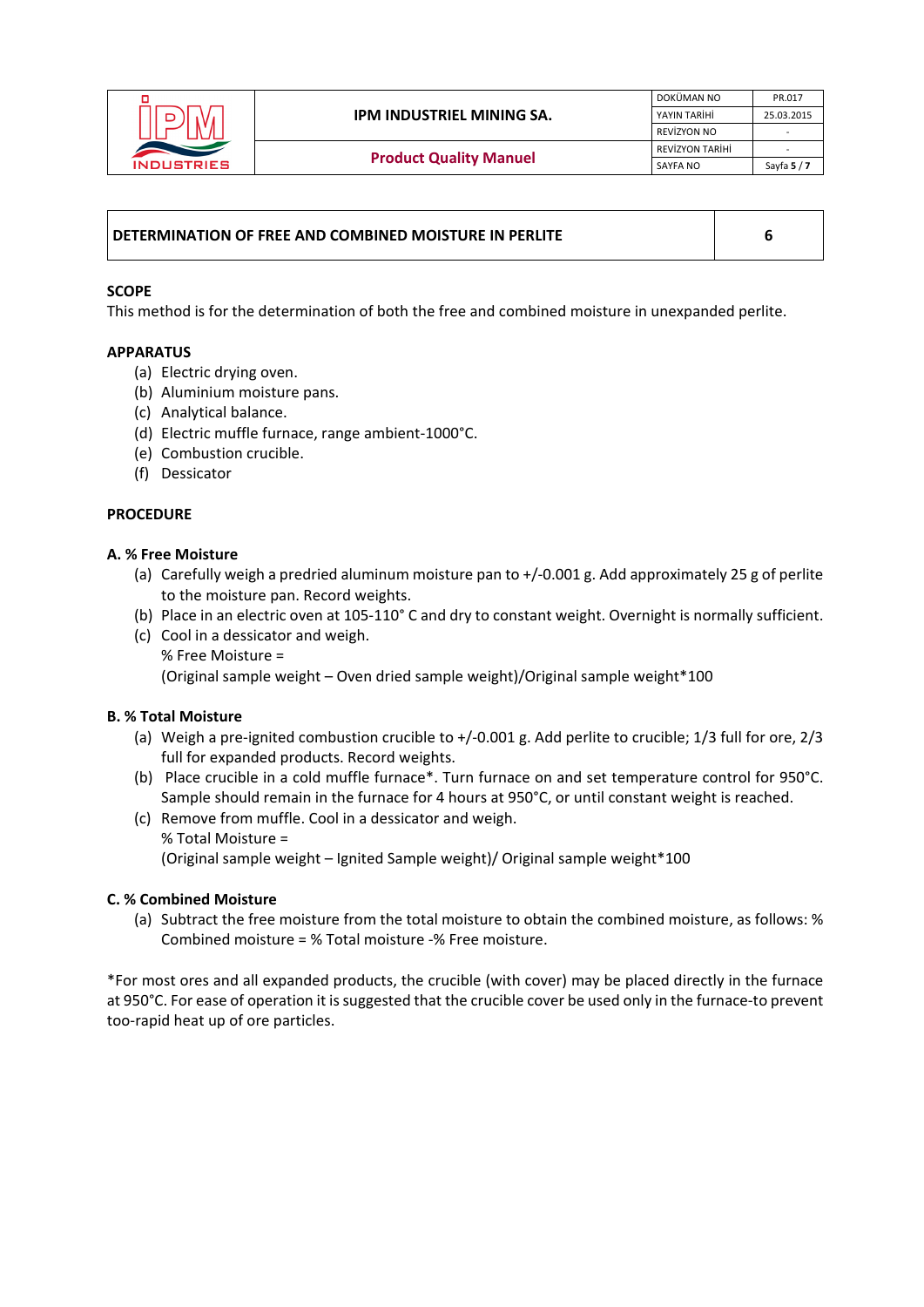|                   |                               | DOKÜMAN NO      | PR.017      |
|-------------------|-------------------------------|-----------------|-------------|
|                   | IPM INDUSTRIEL MINING SA.     | YAYIN TARİHİ    | 25.03.2015  |
|                   |                               | REVÍZYON NO     |             |
|                   | <b>Product Quality Manuel</b> | REVİZYON TARİHİ |             |
| <b>INDUSTRIES</b> |                               | SAYFA NO        | Sayfa $6/7$ |
|                   |                               |                 |             |

| <b>CHEMICAL COMPOSITION ANALYSIS</b> |  |
|--------------------------------------|--|
|--------------------------------------|--|

## **SCOPE**

This procedure is to test and confirm the quality of material from production zone of quarry being applicable for production.

#### **SAMPLING**

At least every 6 months samples taken representing production batches from quarry production zones as per the yearly production plan with geological surveying practices or via production drilling samples.

#### **PROCEDURE**

Reduced samples transferred to external labs for analysis. Test results of Atomic Absorption Spectrometer method are being archived and reported.

| <b>I METHOD FOR EXPANDABILITY</b> | c |
|-----------------------------------|---|
|                                   |   |

#### **SCOPE**

Since it is generally agreed that laboratory perlite expansion tests are not suitable for scale‐up, tests should be conducted on production scale equipment in order to determine suitability of a perlite ore for commercial applications.

### **PROCEDURE**

- (a) Expandability analysis done by lab type expander and results are recorded.
- (b) Expansion results compared with internal standarts.
- (c) Based on comparisons, expandability of material reported.

# **METHOD FOR REPORTING 9**

# **SCOPE**

Analysis are being reported to approve that production is within the specs and quality norms.

#### **PROCEDURE**

(a) Report (FR.01‐008) is prepared following to request of customer as per Customer contract. If Customer has no request of report, data are being recorded at electronic media.